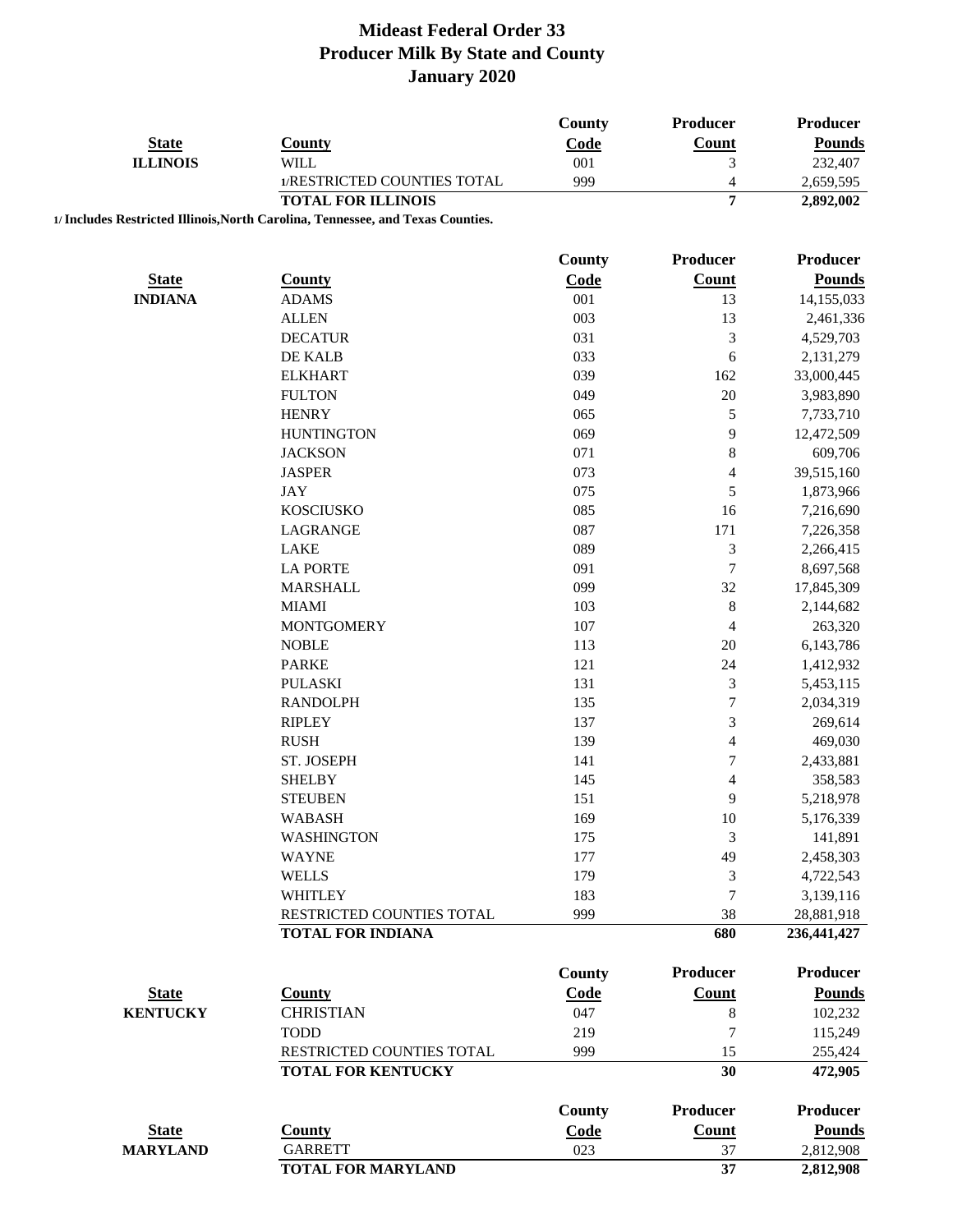|                 |                    | <b>County</b> | <b>Producer</b>         | Producer      |
|-----------------|--------------------|---------------|-------------------------|---------------|
| <b>State</b>    | <b>County</b>      | Code          | Count                   | <b>Pounds</b> |
| <b>MICHIGAN</b> | <b>ALCONA</b>      | 001           | 4                       | 1,016,346     |
|                 | <b>ALGER</b>       | 003           | 4                       | 276,217       |
|                 | <b>ALLEGAN</b>     | 005           | 40                      | 37,136,924    |
|                 | <b>ALPENA</b>      | 007           | 16                      | 4,267,005     |
|                 | <b>ARENAC</b>      | 011           | 16                      | 8,677,539     |
|                 | <b>BARRY</b>       | 015           | $20\,$                  | 31,486,949    |
|                 | <b>BAY</b>         | 017           | $\sqrt{5}$              | 1,660,546     |
|                 | <b>BERRIEN</b>     | 021           | 6                       | 2,754,774     |
|                 | <b>BRANCH</b>      | 023           | 11                      | 5,863,712     |
|                 | <b>CALHOUN</b>     | 025           | 18                      | 16,296,410    |
|                 | <b>CHARLEVOIX</b>  | 029           | $\overline{\mathbf{4}}$ | 841,815       |
|                 | <b>CHIPPEWA</b>    | 033           | $\sqrt{5}$              | 398,778       |
|                 | <b>CLARE</b>       | 035           | 15                      | 4,254,198     |
|                 | <b>CLINTON</b>     | 037           | 37                      | 78,924,173    |
|                 | <b>EATON</b>       | 045           | 18                      | 1,901,675     |
|                 | <b>EMMET</b>       | 047           | 3                       | 426,093       |
|                 | <b>GENESEE</b>     | 049           | 4                       | 549,199       |
|                 | <b>GLADWIN</b>     | 051           | 3                       | 2,112,148     |
|                 | <b>GRATIOT</b>     | 057           | 30                      | 98,003,015    |
|                 | <b>HILLSDALE</b>   | 059           | 18                      | 10,077,933    |
|                 | <b>HURON</b>       | 063           | 53                      | 91,755,818    |
|                 | <b>INGHAM</b>      | 065           | 20                      | 8,101,443     |
|                 | <b>IONIA</b>       | 067           | 31                      | 32,980,143    |
|                 | <b>IOSCO</b>       | 069           | 10                      | 5,624,392     |
|                 | <b>ISABELLA</b>    | 073           | 30                      | 17,560,725    |
|                 | <b>JACKSON</b>     | 075           | 15                      | 6,621,540     |
|                 | <b>KALAMAZOO</b>   | 077           | $\mathfrak s$           | 15,400,864    |
|                 | <b>KENT</b>        | 081           | $22\,$                  | 17,462,682    |
|                 | <b>LAPEER</b>      | 087           | 15                      | 2,495,505     |
|                 | <b>LENAWEE</b>     | 091           | 19                      | 40,560,988    |
|                 | <b>LIVINGSTON</b>  | 093           | $\mathbf{9}$            | 4,755,075     |
|                 | <b>MACOMB</b>      | 099           | 3                       | 157,792       |
|                 | <b>MASON</b>       | 105           | $\boldsymbol{7}$        | 3,158,077     |
|                 | <b>MECOSTA</b>     | 107           | 17                      | 4,234,716     |
|                 | <b>MENOMINEE</b>   | 109           | 10                      | 2,054,293     |
|                 | <b>MISSAUKEE</b>   | 113           | 35                      | 56,619,821    |
|                 | <b>MONTCALM</b>    | 117           | 41                      | 15,881,385    |
|                 | <b>MONTMORENCY</b> | 119           | $\overline{4}$          | 951,397       |
|                 | <b>MUSKEGON</b>    | 121           | 13                      | 16,218,041    |
|                 | <b>NEWAYGO</b>     | 123           | 35                      | 17,453,906    |
|                 | <b>OCEANA</b>      | 127           | $\overline{4}$          | 208,487       |
|                 | <b>OGEMAW</b>      | 129           | $28\,$                  | 13,355,270    |
|                 | <b>OSCEOLA</b>     | 133           | 24                      | 20,375,048    |
|                 | <b>OSCODA</b>      | 135           | 9                       | 358,695       |
|                 | <b>OTTAWA</b>      | 139           | 42                      | 60,139,936    |
|                 | PRESQUE ISLE       | 141           | 4                       | 704,995       |
|                 | SAGINAW            | 145           | 11                      | 4,225,339     |
|                 | <b>ST. CLAIR</b>   | 147           | $\,8\,$                 | 1,666,061     |
|                 | ST. JOSEPH         | 149           | 19                      | 7,458,062     |
|                 | <b>SANILAC</b>     | 151           | 67                      | 62,241,856    |
|                 | <b>SHIAWASSEE</b>  | 155           | 14                      | 4,650,999     |
|                 | <b>TUSCOLA</b>     | 157           | 31                      | 29,497,922    |
|                 |                    |               |                         |               |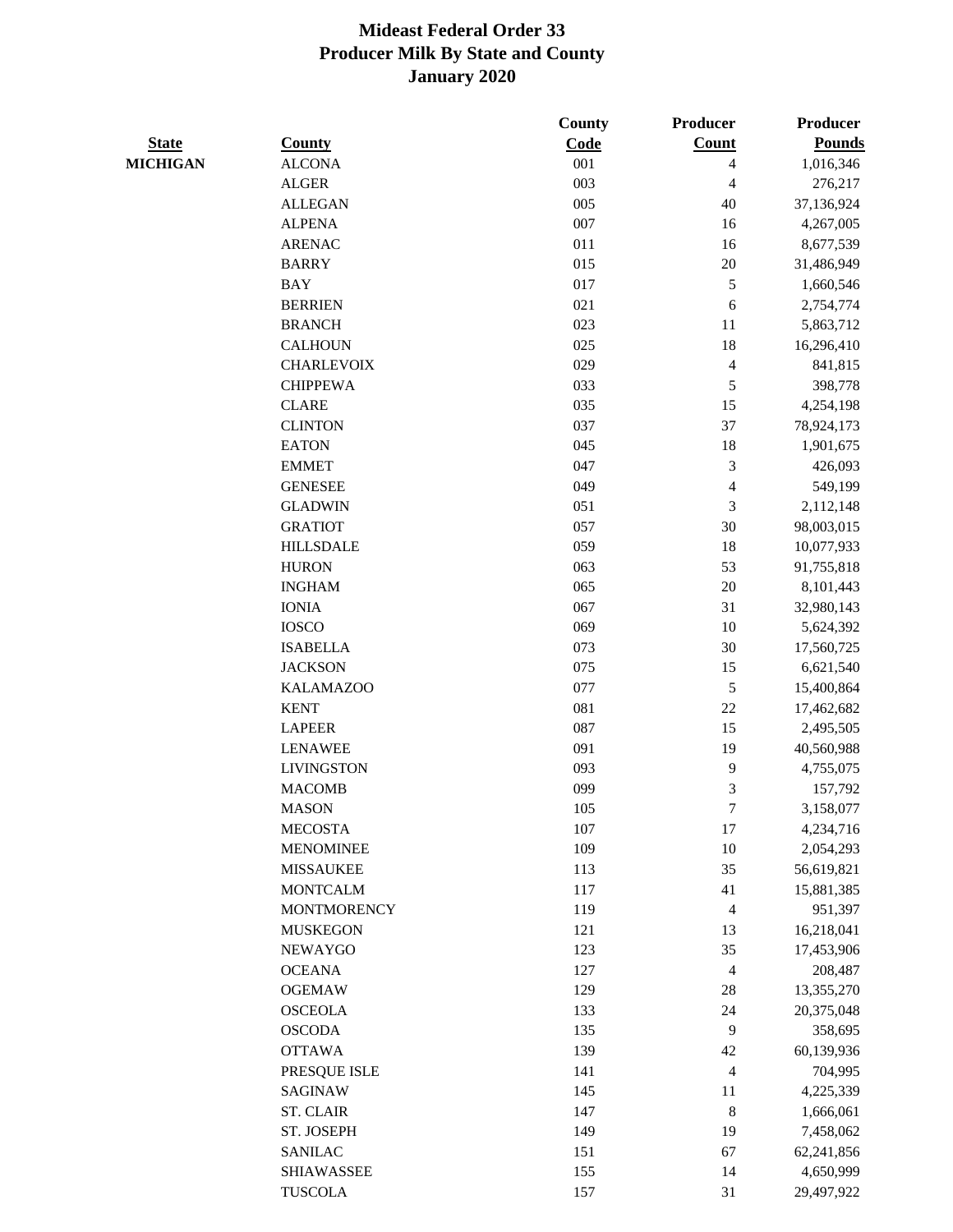|                 |                           | County        | Producer                    | <b>Producer</b> |
|-----------------|---------------------------|---------------|-----------------------------|-----------------|
| <b>State</b>    | <b>County</b>             | Code          | Count                       | <b>Pounds</b>   |
| <b>MICHIGAN</b> | <b>VAN BUREN</b>          | 159           | 8                           | 19,584,048      |
|                 | WASHTENAW                 | 161           | 11                          | 3,081,356       |
|                 | <b>WEXFORD</b>            | 165           | 9                           | 746,538         |
|                 | RESTRICTED COUNTIES TOTAL | 999           | 19                          | 5,224,651       |
|                 | <b>TOTAL FOR MICHIGAN</b> |               | 979                         | 900,493,315     |
|                 |                           | <b>County</b> | Producer                    | <b>Producer</b> |
| <b>State</b>    | <b>County</b>             | Code          | <b>Count</b>                | <b>Pounds</b>   |
| <b>NEW YORK</b> | <b>CATTARAUGUS</b>        | 009           | 48                          | 21,999,175      |
|                 | <b>CHAUTAUQUA</b>         | 013           | 78                          | 24,803,499      |
|                 | <b>CHEMUNG</b>            | 015           | 3                           | 1,115,832       |
|                 | <b>ERIE</b>               | 029           | 11                          | 3,056,048       |
|                 | <b>LIVINGSTON</b>         | 051           | $\sqrt{5}$                  | 5,040,601       |
|                 | <b>STEUBEN</b>            | 101           | 4                           | 2,915,833       |
|                 | <b>WYOMING</b>            | 121           | 18                          | 23,403,398      |
|                 | RESTRICTED COUNTIES TOTAL | 999           | 7                           | 6,907,737       |
|                 | <b>TOTAL FOR NEW YORK</b> |               | 174                         | 89,242,123      |
|                 |                           | <b>County</b> | Producer                    | Producer        |
| <b>State</b>    | <b>County</b>             | Code          | Count                       | <b>Pounds</b>   |
| <b>OHIO</b>     | <b>ADAMS</b>              | 001           | 14                          | 885,925         |
|                 | <b>ALLEN</b>              | 003           | $\mathfrak{Z}$              | 608,641         |
|                 | <b>ASHLAND</b>            | 005           | 45                          | 16,764,675      |
|                 | <b>ASHTABULA</b>          | 007           | 19                          | 6,712,710       |
|                 | <b>ATHENS</b>             | 009           | 4                           | 260,851         |
|                 | <b>AUGLAIZE</b>           | 011           | $27\,$                      | 5,348,506       |
|                 | <b>BELMONT</b>            | 013           | $\boldsymbol{7}$            | 678,917         |
|                 | <b>BROWN</b>              | 015           | $\,8$                       | 713,184         |
|                 | <b>CARROLL</b>            | 019           | 23                          | 1,817,528       |
|                 | <b>CHAMPAIGN</b>          | 021           | $\,8$                       | 804,831         |
|                 | <b>CLARK</b>              | 023           | 4                           | 9,184,972       |
|                 | <b>CLINTON</b>            | 027           | 4                           | 343,311         |
|                 | <b>COLUMBIANA</b>         | 029           | 59                          | 14,062,934      |
|                 | COSHOCTON                 | 031           | 22                          | 3,412,193       |
|                 | <b>CRAWFORD</b>           | 033           | $\tau$                      | 3,156,130       |
|                 | <b>DARKE</b>              | 037           | 27                          | 7,317,879       |
|                 | <b>DEFIANCE</b>           | 039           | 6                           | 7,513,889       |
|                 | <b>DELAWARE</b>           | 041           | $\ensuremath{\mathfrak{Z}}$ | 180,789         |
|                 | <b>FAIRFIELD</b>          | 045           | $\mathfrak s$               | 373,341         |
|                 | <b>FAYETTE</b>            | 047           | $\overline{4}$              | 1,042,870       |
|                 | <b>FULTON</b>             | 051           | $\sqrt{5}$                  | 5,233,393       |
|                 | <b>GEAUGA</b>             | 055           | 32                          | 4,241,677       |
|                 | <b>GREENE</b>             | 057           | $\overline{4}$              | 1,158,154       |
|                 | <b>HANCOCK</b>            | 063           | $\sqrt{3}$                  | 1,765,569       |
|                 | <b>HARDIN</b>             | 065           | $\,8\,$                     | 15,485,297      |
|                 | <b>HARRISON</b>           | 067           | $\overline{4}$              | 394,447         |
|                 | <b>HIGHLAND</b>           | 071           | $24\,$                      | 2,441,844       |
|                 | <b>HOLMES</b>             | 075           | 127                         | 13,069,095      |
|                 | <b>HURON</b>              | 077           | 41                          | 6,844,331       |
|                 | <b>JEFFERSON</b>          | 081           | 6                           | 641,519         |
|                 | <b>KNOX</b>               | 083           | $26\,$                      | 8,119,038       |
|                 | <b>LICKING</b>            | 089           | $\,8\,$                     | 8,853,626       |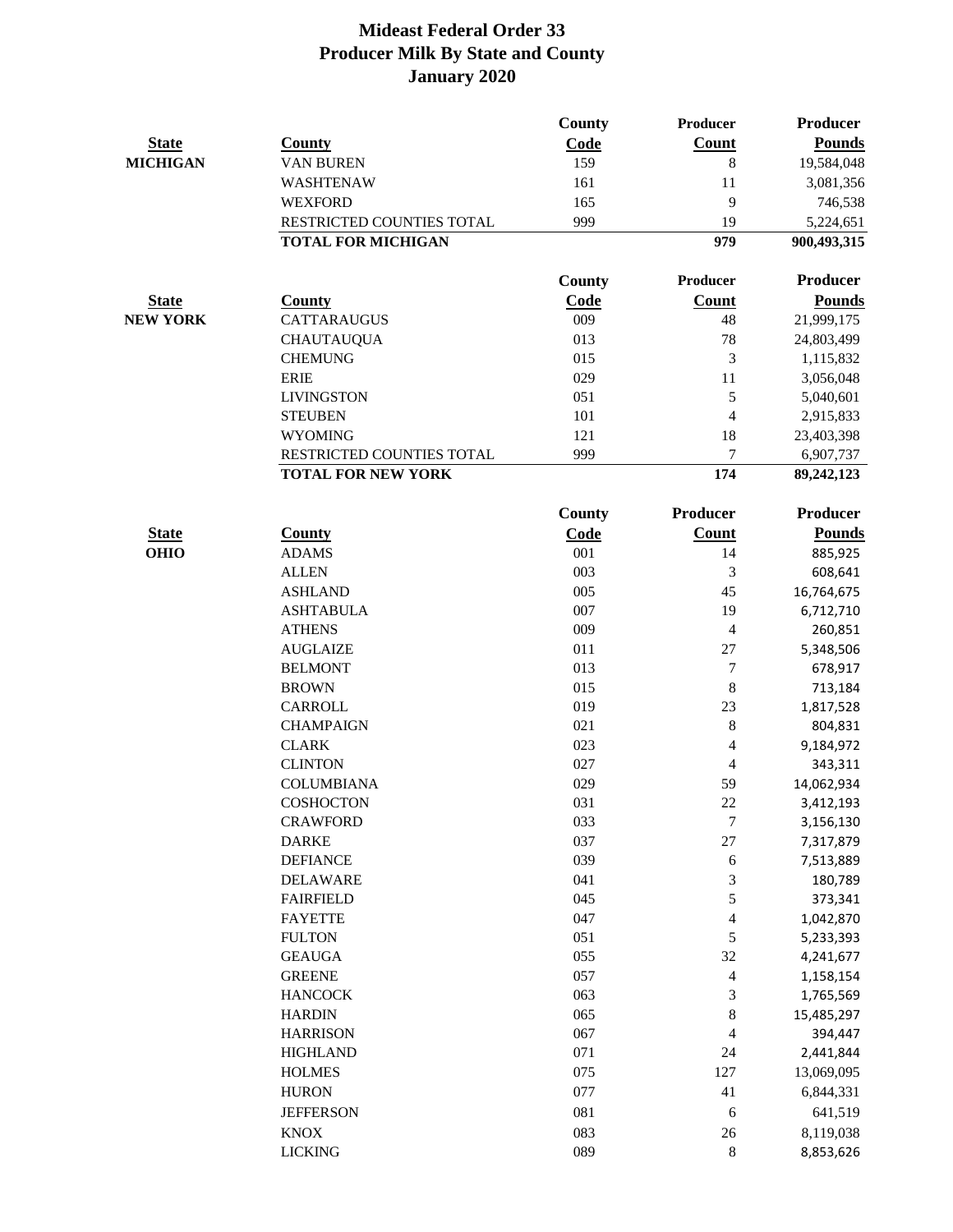|              |                           | County        | Producer                    | <b>Producer</b> |
|--------------|---------------------------|---------------|-----------------------------|-----------------|
| <b>State</b> | <b>County</b>             | Code          | Count                       | <b>Pounds</b>   |
| <b>OHIO</b>  | <b>LOGAN</b>              | 091           | 24                          | 3,802,717       |
|              | <b>LORAIN</b>             | 093           | 11                          | 1,389,867       |
|              | <b>MADISON</b>            | 097           | $\boldsymbol{7}$            | 14,387,151      |
|              | <b>MAHONING</b>           | 099           | 29                          | 9,044,317       |
|              | <b>MEDINA</b>             | 103           | 14                          | 2,969,939       |
|              | <b>MERCER</b>             | 107           | 64                          | 25,461,739      |
|              | <b>MIAMI</b>              | 109           | 6                           | 471,217         |
|              | <b>MONROE</b>             | 111           | 6                           | 680,904         |
|              | <b>MORGAN</b>             | 115           | $\,$ 8 $\,$                 | 1,760,384       |
|              | <b>MORROW</b>             | 117           | $\overline{7}$              | 2,707,837       |
|              | <b>MUSKINGUM</b>          | 119           | 10                          | 1,123,835       |
|              | <b>PAULDING</b>           | 125           | $\sqrt{5}$                  | 15,060,004      |
|              | <b>PICKAWAY</b>           | 129           | 6                           | 3,726,888       |
|              | <b>PORTAGE</b>            | 133           | 6                           | 3,125,411       |
|              | <b>PREBLE</b>             | 135           | $\tau$                      | 1,020,629       |
|              | <b>PUTNAM</b>             | 137           | $\,8\,$                     | 6,981,616       |
|              | <b>RICHLAND</b>           | 139           | 106                         | 12,297,364      |
|              | <b>ROSS</b>               | 141           | 9                           | 911,233         |
|              | <b>SANDUSKY</b>           | 143           | $\tau$                      | 575,967         |
|              | <b>SHELBY</b>             | 149           | 29                          | 9,311,529       |
|              | <b>STARK</b>              | 151           | 53                          | 14,087,655      |
|              | <b>TRUMBULL</b>           | 155           | 17                          |                 |
|              | TUSCAWARAS                |               | 120                         | 4,143,134       |
|              |                           | 157           |                             | 20,129,105      |
|              | <b>UNION</b>              | 159           | $\tau$                      | 917,819         |
|              | VAN WERT                  | 161           | 6                           | 7,756,800       |
|              | <b>WASHINGTON</b>         | 167           | 11                          | 1,451,376       |
|              | <b>WAYNE</b>              | 169           | 183                         | 60,941,409      |
|              | <b>WOOD</b>               | 173           | 3                           | 6,032,463       |
|              | <b>WYANDOT</b>            | 175           | 5                           | 698,929         |
|              | RESTRICTED COUNTIES TOTAL | 999           | 29                          | 29,168,192      |
|              | <b>TOTAL FOR OHIO</b>     |               | 1,390                       | 411,569,496     |
|              |                           | <b>County</b> | Producer                    | <b>Producer</b> |
| <b>State</b> | <b>County</b>             | Code          | <b>Count</b>                | <b>Pounds</b>   |
| PENNSYLVANIA | <b>ARMSTRONG</b>          | 005           | 16                          | 2,874,769       |
|              | <b>BEAVER</b>             | 007           | 18                          | 954,963         |
|              | <b>BRADFORD</b>           | 015           | $18\,$                      | 1,724,693       |
|              | <b>BUTLER</b>             | 019           | 22                          | 3,390,993       |
|              | <b>CAMBRIA</b>            | 021           | $\boldsymbol{7}$            | 1,896,107       |
|              | <b>CENTRE</b>             | 027           | $\,$ 8 $\,$                 | 613,704         |
|              | <b>CHESTER</b>            | 029           | 16                          | 1,131,405       |
|              | <b>CLARION</b>            | 031           | 17                          | 2,407,613       |
|              | <b>CLEARFIELD</b>         | 033           | 10                          | 926,367         |
|              | <b>CLINTON</b>            | 035           | 19                          | 182,347         |
|              | <b>COLUMBIA</b>           | 037           | 12                          | 326,865         |
|              | <b>CRAWFORD</b>           | 039           | 89                          | 18,161,002      |
|              | <b>ELK</b>                | 047           | $\,8\,$                     | 535,162         |
|              | <b>ERIE</b>               | 049           | 40                          | 4,259,732       |
|              | <b>FAYETTE</b>            | 051           | 17                          | 2,368,386       |
|              | <b>FOREST</b>             | 053           | $\ensuremath{\mathfrak{Z}}$ | 206,943         |
|              | <b>INDIANA</b>            | 063           | 37                          | 6,345,326       |
|              | <b>JEFFERSON</b>          | 065           | $20\,$                      | 2,138,624       |
|              | <b>JUNIATA</b>            | 067           | 3                           | 37,050          |
|              | <b>LANCASTER</b>          | 071           | 44                          | 2,243,034       |
|              | <b>LAWRENCE</b>           | 073           | $28\,$                      | 6,094,765       |
|              |                           |               |                             |                 |